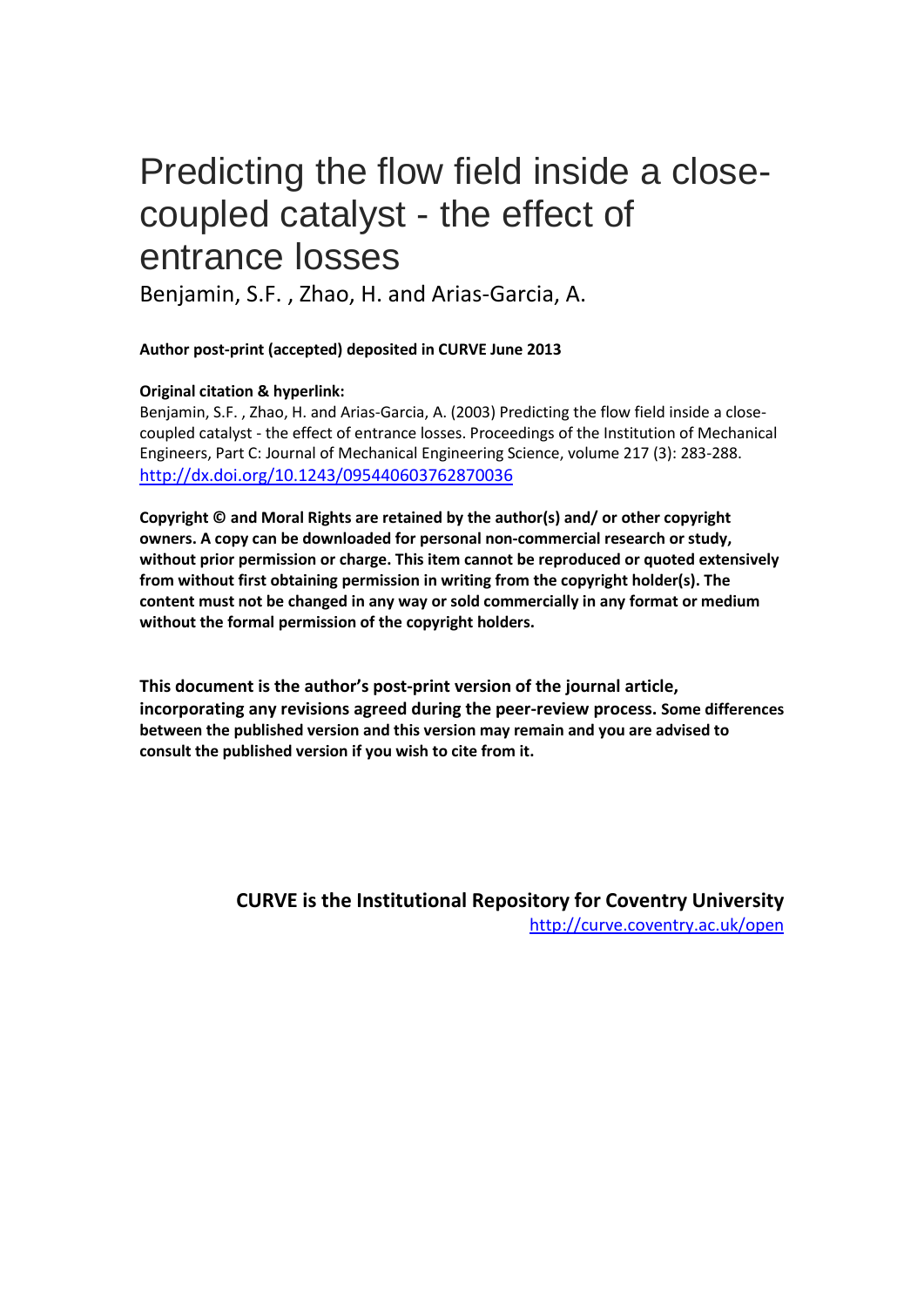## **Predicting the flow field inside a close coupled catalyst-the effect of entrance losses.**

## **S. F. Benjamin, H. Zhao, A. Arias-Garcia**

School of Engineering, Coventry University, Coventry, UK

**Abstract:** A methodology is described for improving the prediction of the flow distribution in automotive close-coupled catalysts using computational fluid dynamics (CFD). Steady and pulsating flow simulations have been performed and compared with measurements obtained on an isothermal flow rig. By incorporating an extra pressure loss due to oblique entry at the monolith improved flow predictions are obtained. This work extends the methodology which has previously been developed for axi-symmetric systems.

**Keywords:** flow maldistribution, catalytic converters, CFD, entrance effects

## **NOTATION**

- *k* turbulent kinetic energy
- *n* iteration number
- <sup>∆</sup>*Pe* entrance total pressure loss
- Re Reynolds number (inlet pipe)

*W* Inlet velocity

 $v_r$ ,  $v_c$ ,  $v_z$  radial, circumferential and axial velocity components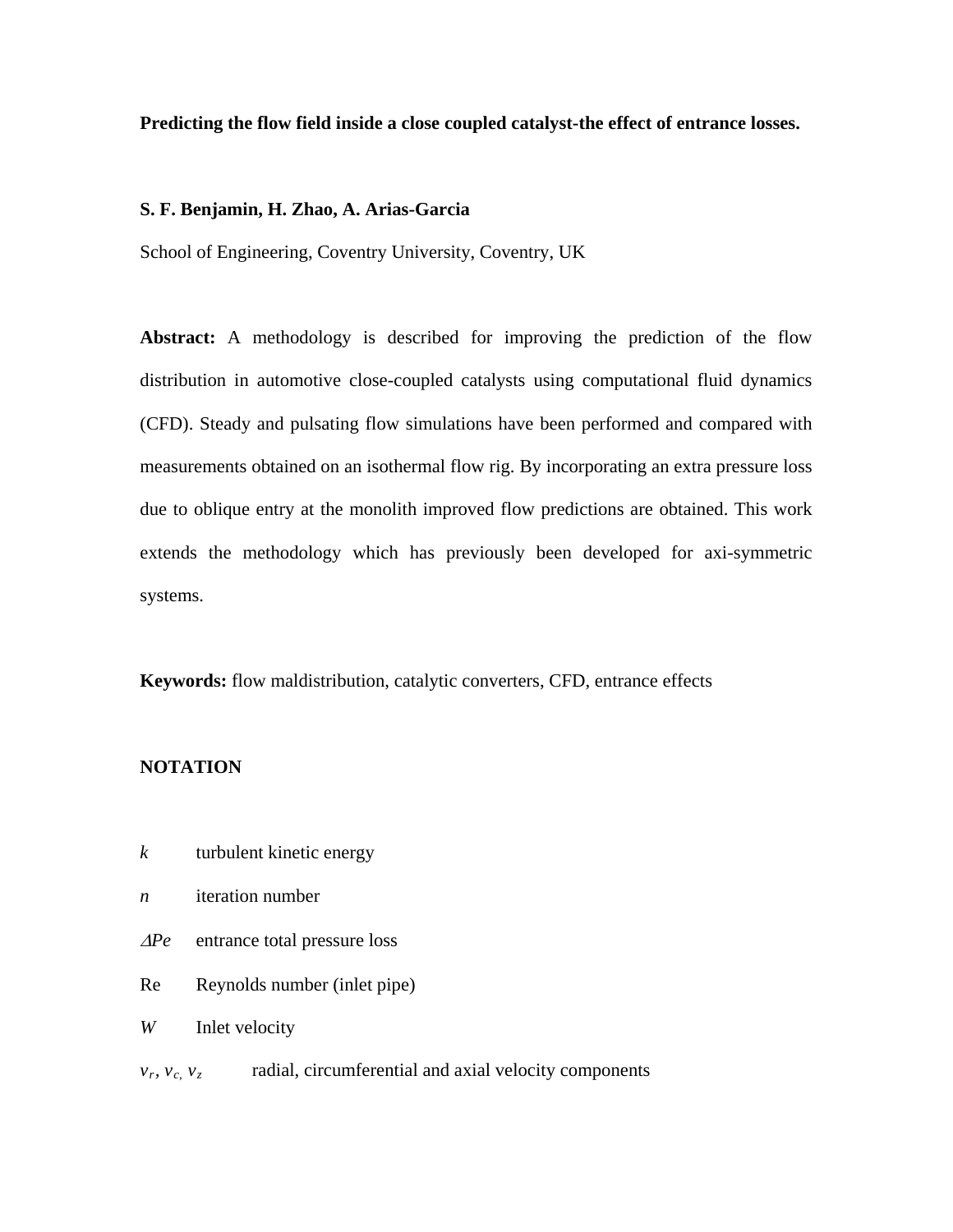- ε dissipation rate of turbulent kinetic energy
- ρ air density

## **1 INTRODUCTION**

Maldistributed flow in automotive exhaust catalysts can adversely affect system pressure loss and exhaust emissions. It can also lead to premature catalyst deactivation. Hence a simulation technique which can predict flow distribution is highly desirable. Computational fluid dynamics (CFD) is now widely used in the automotive industry when designing autocatalyst systems. However demonstration of accurate flow prediction is clearly necessary if confidence in the technique is to be established. In previous studies [**1,2**] it was shown that CFD generally underpredicted the flow maldistribution in both axi-symmetric and fully three-dimensional catalyst systems. The cause of such underprediction was identified as an inadequate description of the pressure loss experienced at the front face of the catalyst due to the obliqueness of the entry flow. Benjamin et al [**3**] derived an expression for accounting for these losses in axi-symmetric converters based on the work of Küchemann and Weber [**4**] who were addressing the similar problem of oblique entry to flat plate heat exchangers. Axi-symmetric systems are fairly representative of underbody designs which normally comprise a single upstream exhaust pipe expanding via a diffuser into the catalyst monolith. With the move to tighter emission legislation the trend is now to position automotive catalysts close to the engine. These close-coupled catalysts (CCC) achieve rapid warm up and reduced light off times, thus lowering emissions considerably. Because of their positioning they are quite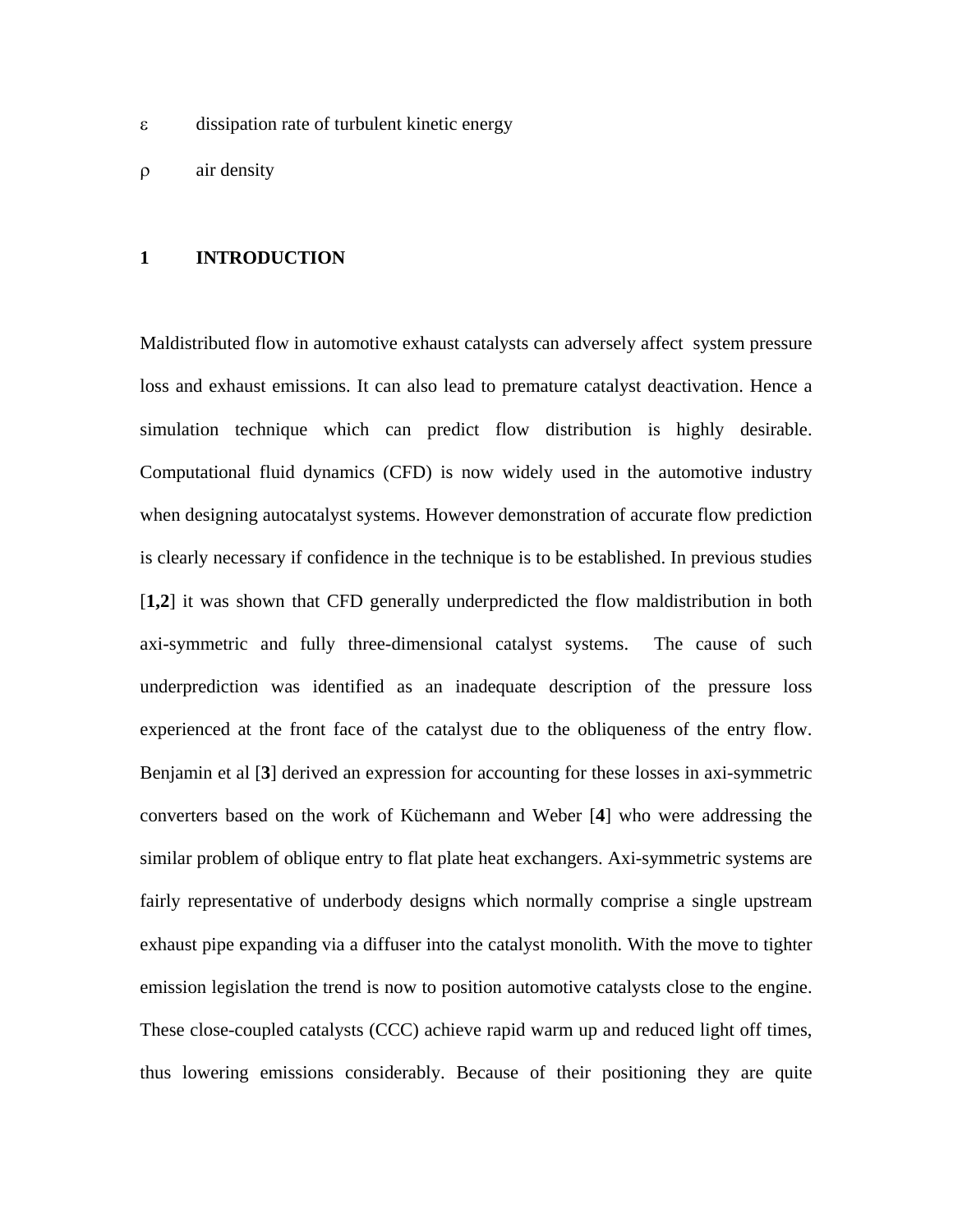different geometrically from typical underbody designs. CCCs usually feature individual exhaust pipes from each cylinder discharging into different locations in the diffuser. The geometry is thus quite complex, the flow highly three dimensional and strongly pulsating [**2**]. The objectives of this study are to extend the entrance methodology developed in [**3**] to CCCs and to compare predictions with experimental data obtained from a flow rig for both steady and pulsating isothermal flow conditions.

## **2 EXPERIMENTAL SETUP**

The isothermal flow rig and measuring system have been previously described in [**2**]. Figure 1 shows a schematic of the flow rig and the configuration of the pulse generator. A constant mass flow rate was provided from a compressed air system with flow rate monitored by a viscous flow meter. The working section comprised of an inlet duct, CCC manifold, monolith and outlet sleeve. A contraction nozzle provided a 1D uniform velocity profile under steady flow conditions. Immediately downstream of the nozzle is the pulse generator comprising a rotating plate with holes encased in a housing. The plate interrupts the flow four times per revolution. Under pulsating conditions flow straighteners are required downstream of the generator in a supply pipe to provide a uniform velocity profile [**2**]. For a particular experiment individual ports of the CCC manifold were coupled to the end of the supply pipe, the other three being blanked off. The supply pipe diameter, on which all Reynolds numbers were based, was 48 mm. On the test substrate an outlet sleeve of length 32.5 mm was used to avoid entrainment of surrounding air.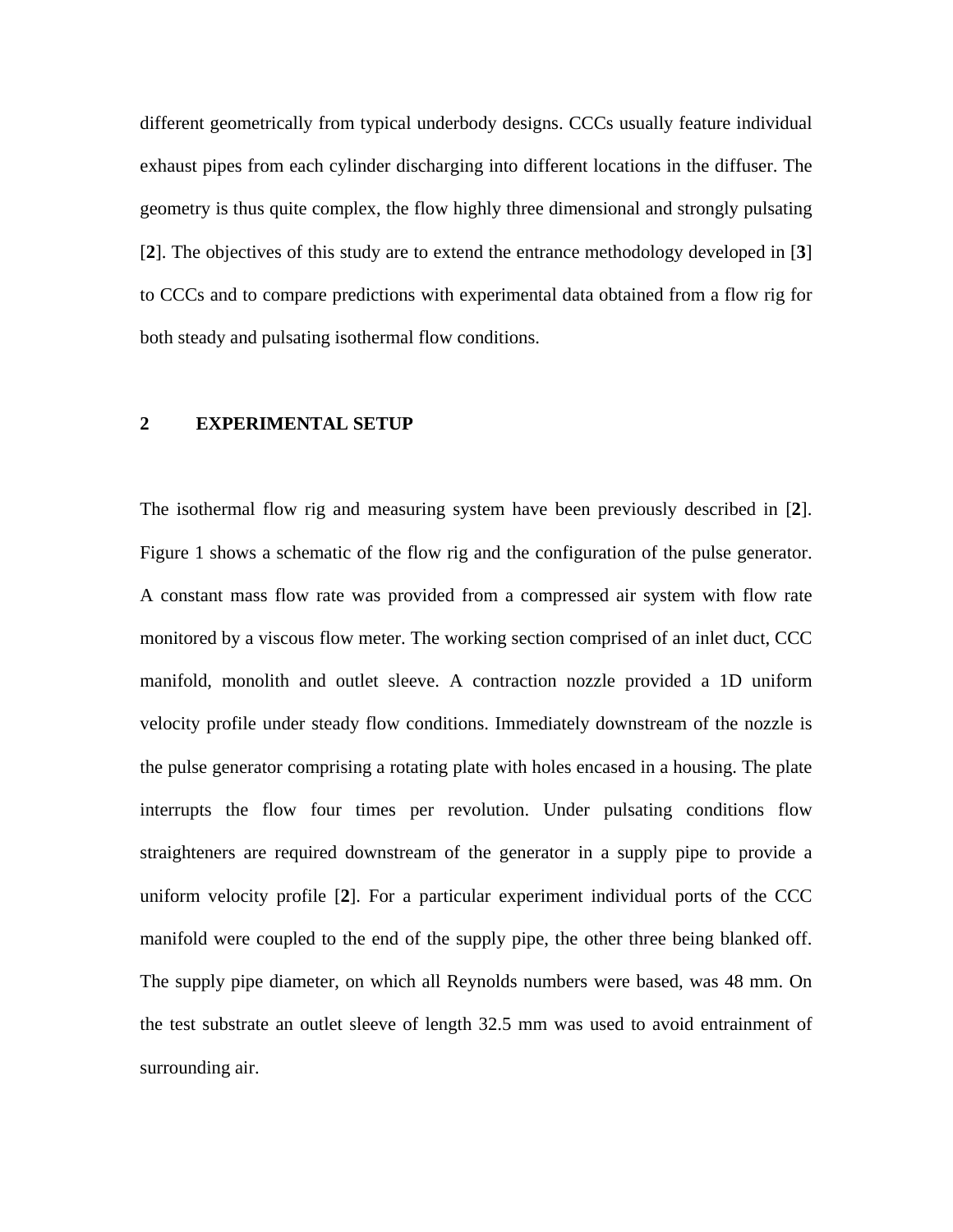The CCC from a 1.4 litre engine features four exhaust ports entering a diffuser (chamber) upstream of the monolith (see figure 2). The length and diameter of the cylindrical ceramic monolith are both 120mm. The monolith is comprised of about 7000 straight parallel channels with a nominal cell density of  $62$  cells/cm<sup>2</sup> (400cpsi). The hydraulic diameter of the channels is approximately 1mm and the monolith porosity 75%. The outlet nozzle from the production catalyst was replaced with a sleeve to facilitate velocity measurements at the rear of the monolith.

A TSI IFA 300 Constant Temperature Hot Wire Anemometry (HWA) system was used to measure the flow velocity at the rear of the monolith. The system comprises a main unit with the HWA bridges, a 2D traverse and the ThermalPro software to control, acquire and analyse the data. The probes were 5 µm Tungsten/Platinum wires, calibrated using a TSI 1129 fully automatic calibration rig. The velocity profiles were measured in the outlet sleeve 30 mm downstream of the monolith.

## **3 NUMERICAL SIMULATION**

#### **3.1 Model description**

The CFD code STAR-CD was used [**5**]. The basic computational mesh is shown in figure 2. There are about 300,000 cells in the basic model. The mesh is composed of four parts, the manifold, the diffuser, the monolith and the exit volume. The monolith is modelled as a porous medium with a prescribed permeability and resistance. The exit sleeve is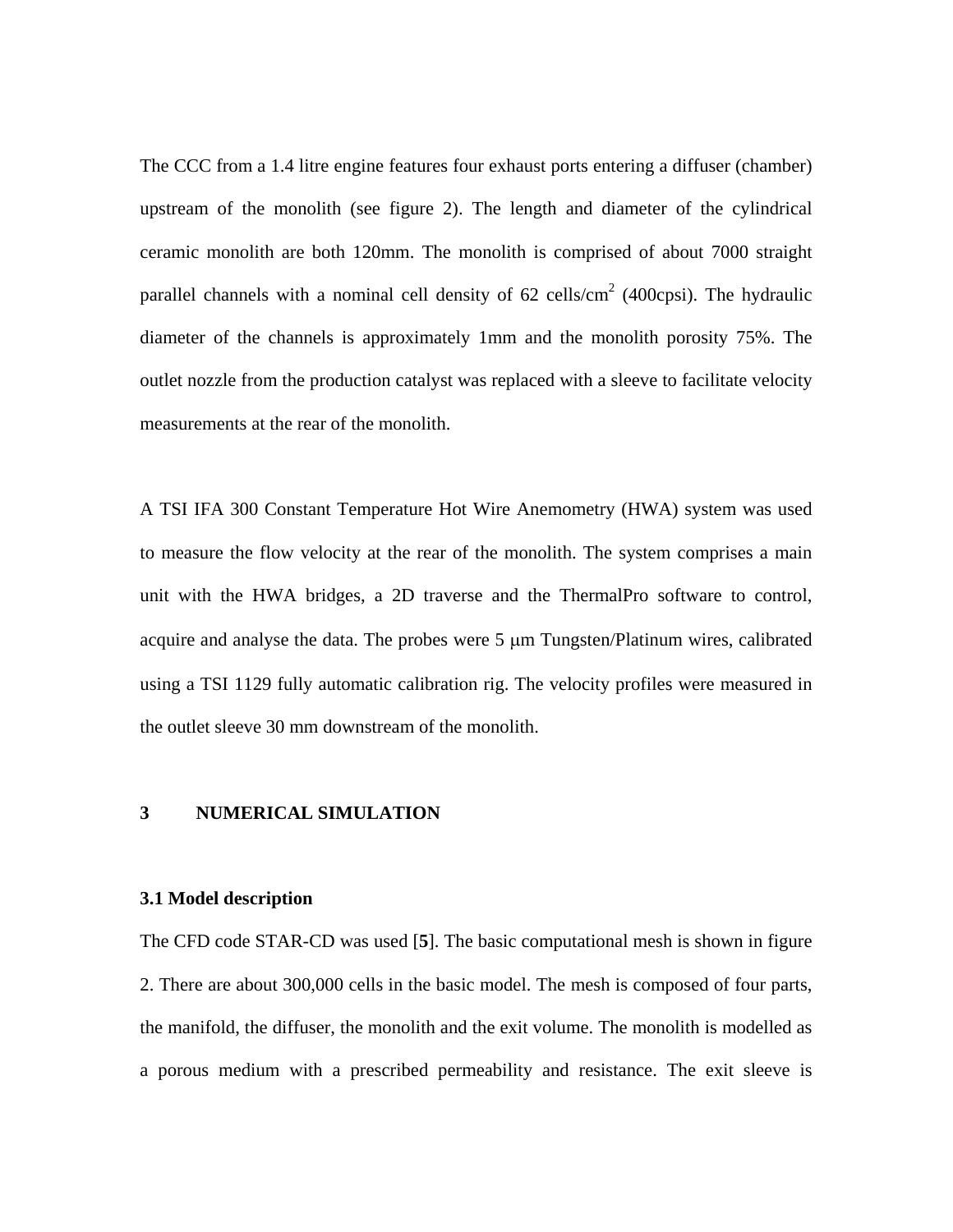represented as the last five layers of cells. All the velocity contour plots in this paper represent the position about 30mm downstream of the monolith exit. At the inlet port the flow was assumed uniform, only ports 1 and 2 were examined. An example of measured and approximated pulses for 25 Hz and Re ~70000 is shown in figure 3. These refer to a position in the supply pipe downstream of the flow straighteners. The inlet velocity is adequately approximated as sinusoidal pulsations. For the pulsating case described later port 1 was open and pulse frequency was 25Hz. Five cycles were simulated using 400 time steps (iterations) per cycle, each time step being 0.0001s. Inlet velocity was:

$$
W = 44.76 + 35.81 \left( \sin \frac{2\pi n}{400} \right)
$$

where *n* is the iteration number. The mass flow rate was  $0.044kg/s$  and the amplitude of the sinusoidal pulse 80% of the average, equaling 35.81 m/s. This velocity is higher than in figure 3 as a contraction was required between the circular inlet pipe and the oval shaped port of area 819 mm<sup>2</sup>.

The standard k-ε model was used to solve for turbulence energy k and dissipation rate ε, and the algebraic law-of-the-wall was used to represent the boundary layer. The governing equations were discretised by either a first order up–wind (UD) or second order (MARS) scheme [**5**]. In the case of steady state flow, the finite-volume equations resulting from the discretisations were solved by the implicit SIMPLE algorithm [**5**]. In the case of pulsating flow, the PISO algorithm [**5**] was employed, and the case started from a converged steady state solution.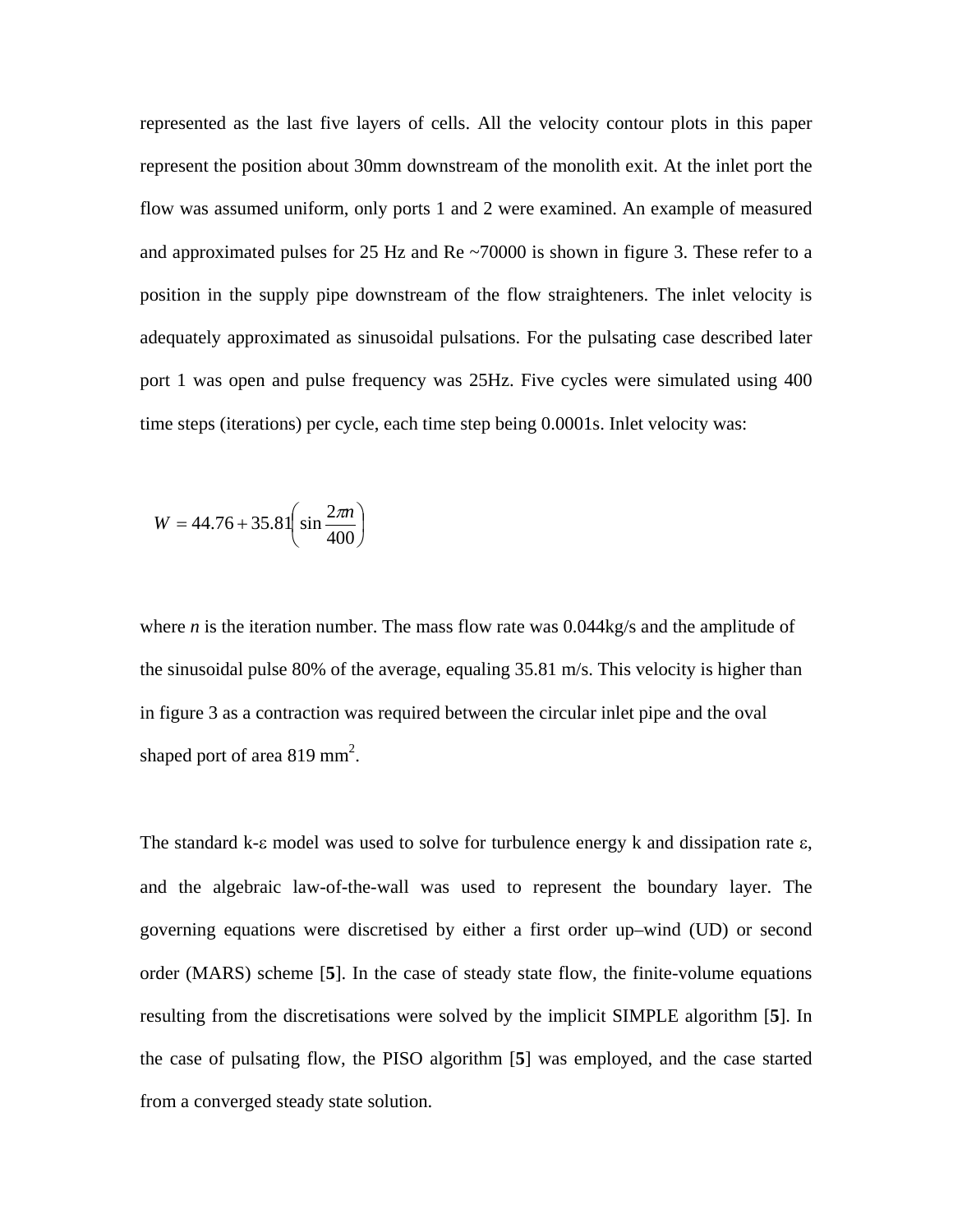#### **3.2 Monolith resistance**

To resolve the flow details within each channel of the catalyst would require prohibitively large computing resources. A commonly used approach in CFD is to treat the monolith as a porous medium. Assuming the flow inside the channel is fully developed and laminar, the flow resistance in the monolith can be represented by choosing appropriate permeability coefficients in STAR-CD. Applying large transverse resistances in the monolith makes the flow uni-directional. The pressure drop along the monolith is normally described by the Hagen-Poiseuille equation as the channel Re is generally less than 1500. In reality, just upstream of the monolith the flow is far from unidirectional. In the case of close coupled catalysts, both swirl and radial velocity components will be found. Oblique entry at the channel inlet causes flow separation in the front part of the channel resulting in an extra pressure loss, termed the entrance effect. In [**3**] this was defined as

$$
\Delta P_e = \rho v_r^2 / 2
$$

where  $v_r$  is the radial flow component just upstream of the monolith. For the general case of non axi-symmetric flow the equivalent pressure loss expression becomes

$$
\Delta P_e = \rho \left(v_r^2 + v_c^2\right)/2
$$

where,  $v_r$  and  $v_c$  are the two non axial flow components just upstream of the monolith. For positive  $v<sub>z</sub>$  this extra pressure loss was added to the monolith resistance within STAR-CD in a similar fashion to that as described in [**3**].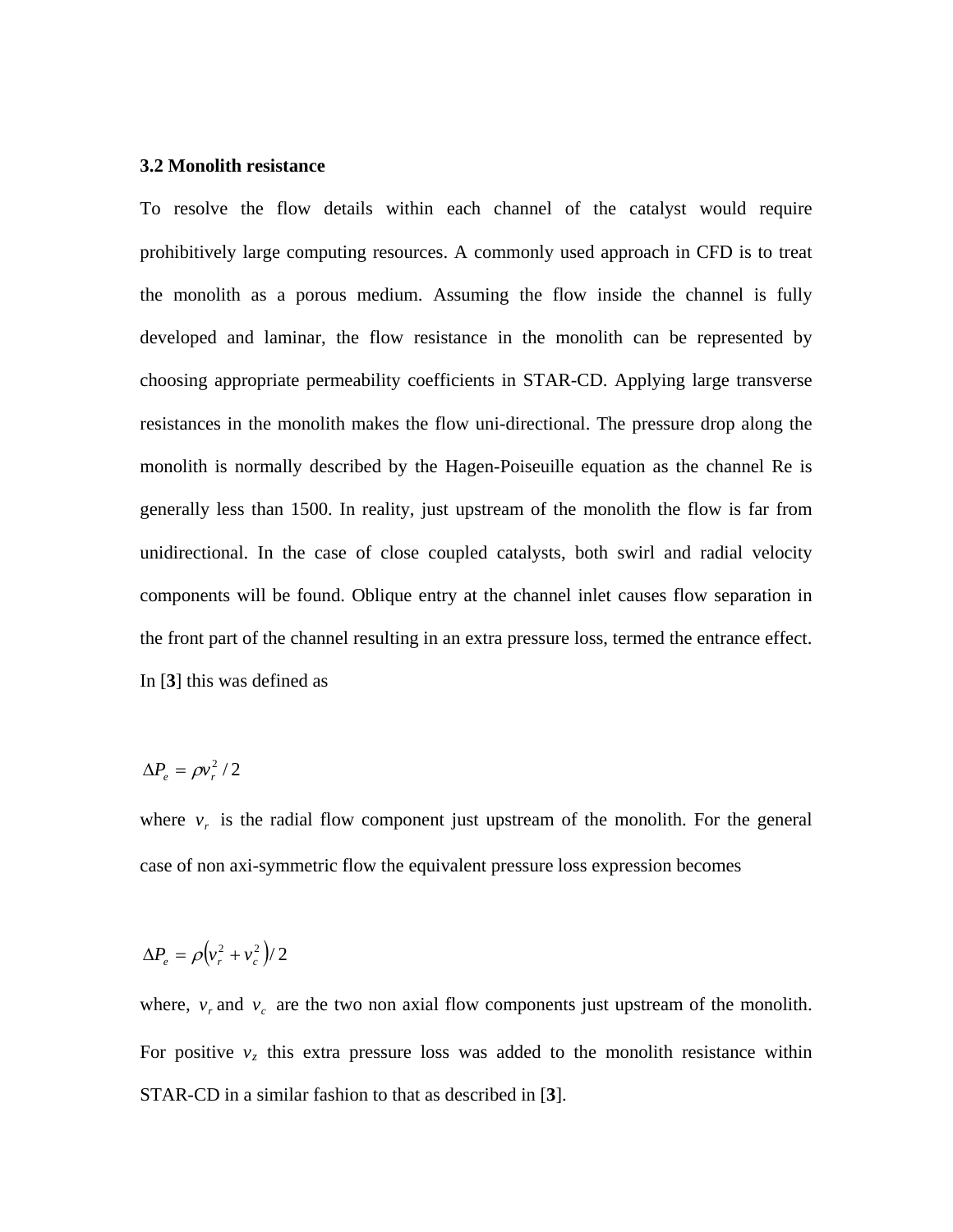The basic model was run steady state for Re~60000 using the MARS scheme and then subsequently locally refined to reduce residual errors. Increasing cell numbers by 35% and subsequently 140% showed only small changes to the velocity distribution within the monolith and so a 35% refinement was considered adequate.

#### **3.3 Test cases**

Table 1 provides a summary of the test cases. Also shown are the maximum velocities in the monolith. For the steady flow cases Re~60000. When the entrance effect is included, a better match between prediction and experiment is achieved irrespective of the discretisation scheme. The higher order MARS scheme is also shown to be superior in terms of predicting maximum velocities.

## *3.3.1 Port 2, steady flow*

Figure 4 shows the simulations for cases 1 and 2 compared with HWA measurements. Figure (4a) shows a crescent-shaped high velocity area encircling the centre of the monolith with a secondary band of high velocity at the periphery. On entry to the diffuser the flow separates and the emerging swirling jet impinges over a small section of the monolith. The locally high resistance results in a lateral pressure gradient forcing the jet to spread radially across the front face of the monolith. As this radial flow approaches the diffuser wall the pressure increases locally forcing more flow through the periphery. This is the origin of the secondary band of high velocity near the wall. The simulations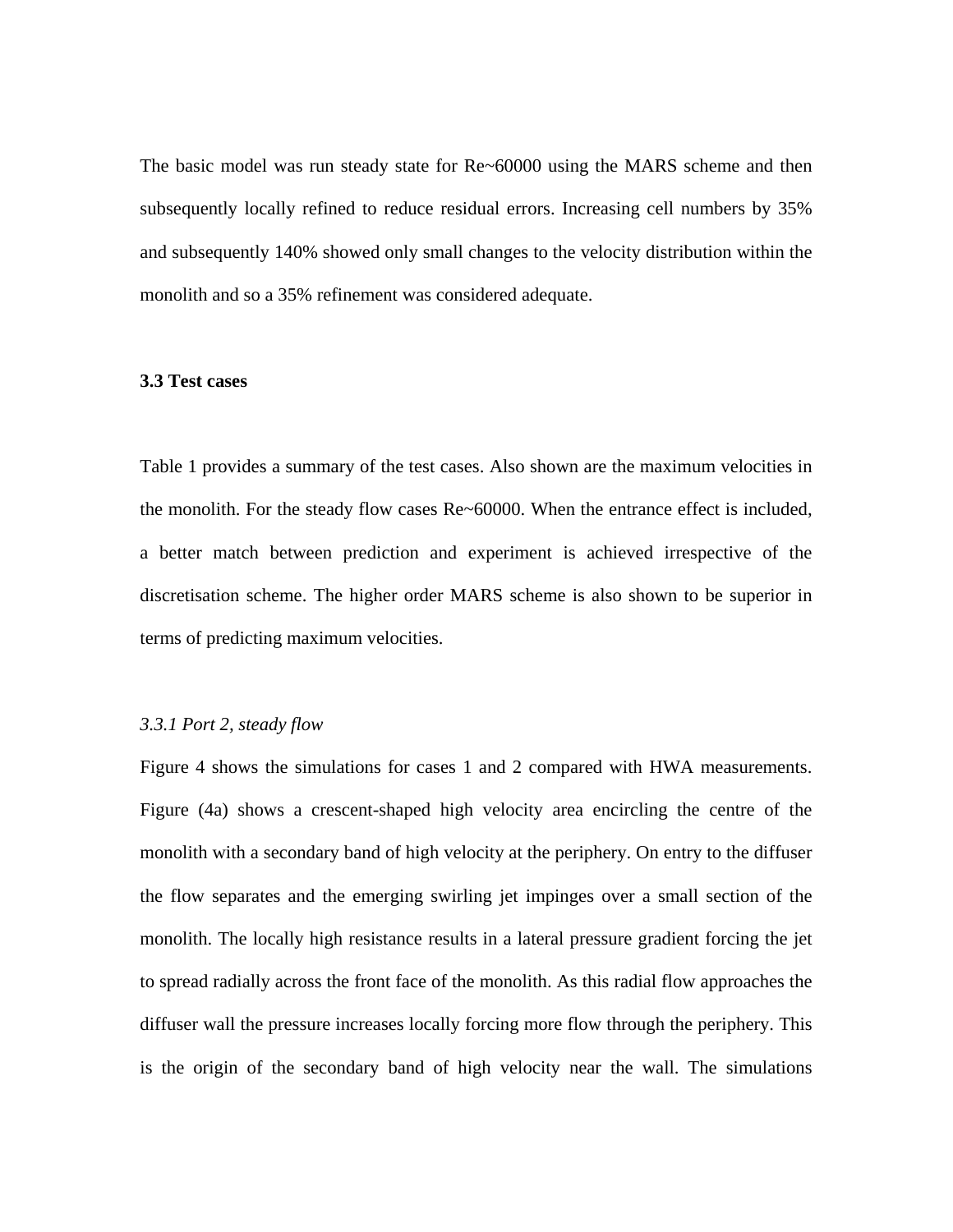revealed a clockwise circulation which spreads these higher velocity regions in the swirl direction. In figure 4(b), the highest predicted velocity is 8.0 m/s about half of the measured velocity of 15.3 m/s. Including the entrance effect (figure 4(c) improves the prediction of maximum velocity to 10.6 m/s and also shows a clear distinction between the two high velocity regions.

The reason for the simulation improvement with the entrance effect is due to the redistribution of resistance across the monolith. Figure 4(d) shows contours of  $\sqrt{(v_r^2 + v_c^2)}$ (∝ ∆*Pe* ) at the front face of the monolith. The areas of increased resistance close to the central region are mainly associated with strong radial flow whilst that towards the periphery to swirl. These higher resistances serve to restrict entry into the monolith and redistribute the flow as shown in figure 4c. Redistributing the flow also increases the pressure drop across the monolith. Generally, for the steady flow cases the pressure drop is  $\approx$  35 to 42% larger after introducing the entrance effect. In the pulsating case, the increase is about 46%.

#### *3.3.2 Port 1, steady flow*

Figure 4(e-g) show the results for cases 5 and 6. The outboard port provides more swirl. It seems that CFD has overestimated the swirl component which results in the clockwise shift of the intense flow area along the swirl direction. This is most likely due to inadequate prediction around the compound bend on the outboard port due to the inadequacies of the standard k-ε turbulence model. Incorporating the entrance effect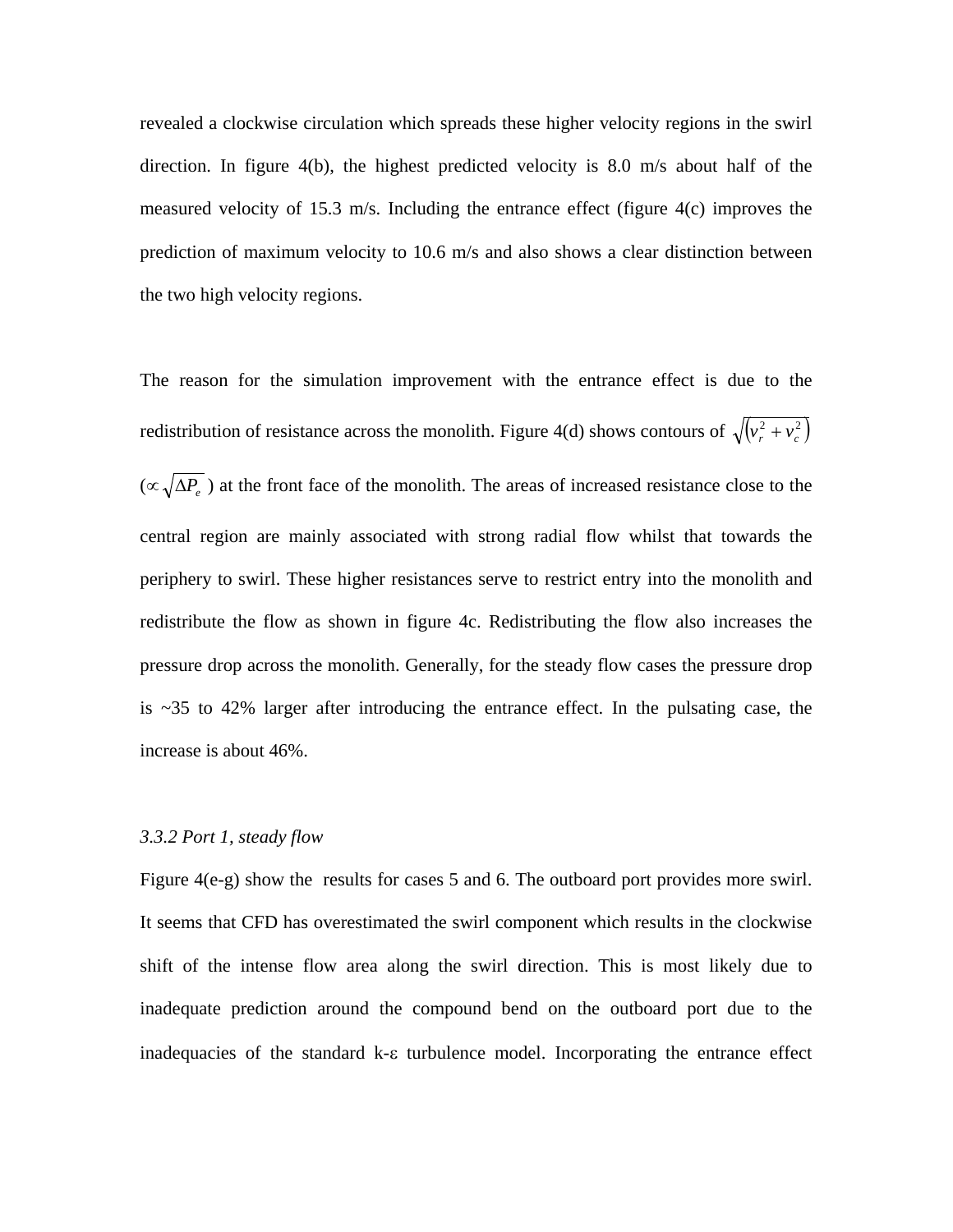improves predictions of the maximum velocity which is now 10.8 m/s compared to a measured value of 11.1 m/s.

#### *3.3.3 Port 1, Pulsating flow*

Figure 5 shows that the pattern of flow under pulsating conditions is quite similar to that for steady flow. Again the simulation over-estimates the swirl. However, the prediction of the flow maldistribution has been improved after taking the entrance effect into account. The highest velocity increases from 9.7m/s to 11.1m/s, much closer to the measured value, 11.8 m/s. This is encouraging and suggests that the methodology may be applied to a full transient analysis of the system, a subject of ongoing research.

#### **4 CONCLUSIONS**

CFD simulations of the flow field inside a close coupled catalytic converter were conducted under steady and pulsating flow conditions and compared to experimental data obtained on an isothermal test rig. By incorporating entrance effects predictions of the maximum velocity within the monolith were substantially improved. This is important, as catalyst deactivation is believed to be closely associated with areas of high mass flow rate.

#### **ACKNOWLEDGEMENT**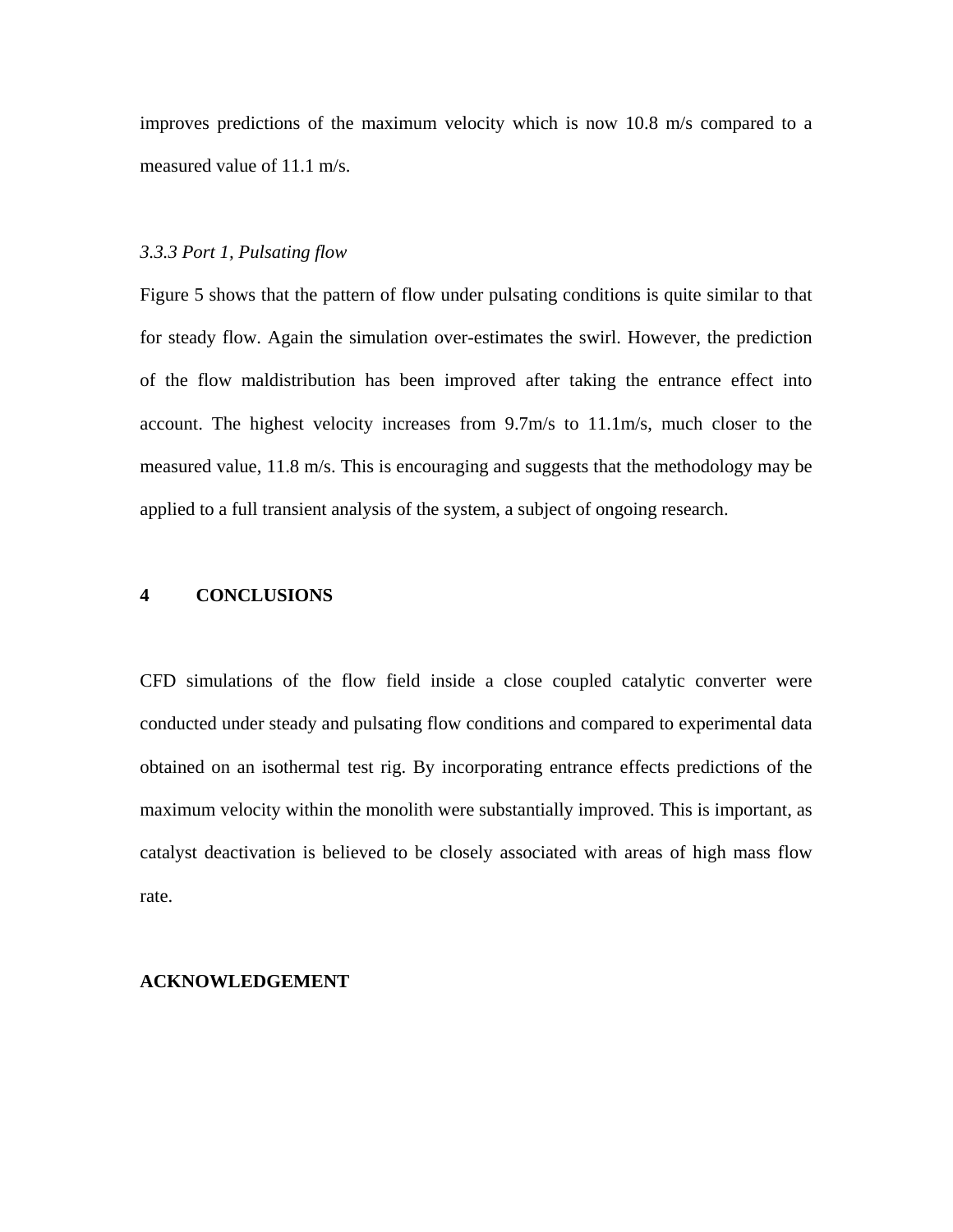The authors would like to acknowledge the support of ArvinMeritor and in particular Shoja Farr and Mick Worthington.

#### **REFERENCES**

- 1. **Benjamin S. F., Clarkson R. J., Haimad N. and Girgis N. S.(**1996) An experimental and predictive study of the flow in axi symmetric automotive exhaust catalyst systems **SAE Transactions, Vol. 105, Journal of Fuels and Lubricants,**  Section 4, pages 1008-1019
- 2. **Arias-Garcia A, Benjamin S. F., Zhao H., and Farr S.**. A comparison of steady and pulsating flow measurements and CFD simulations in close coupled catalysts, SAE Paper No 2001-01-3662, 2001
- 3. **Benjamin S. F, Haimad N., Roberts C. A. and Wollin J,** Modelling the flow distribution through automotive catalytic converters, Proc Instn Mech Engrs, Vol 215, Part C, pp379-383
- 4. **Küchemann, D., Weber, J.**, Aerodynamics of Propulsion, McGraw-Hill Book Co. Inc., 1953
- 5. **Computational Dynamics**, STAR-CD Users Guide-Version 3.100A, 1999.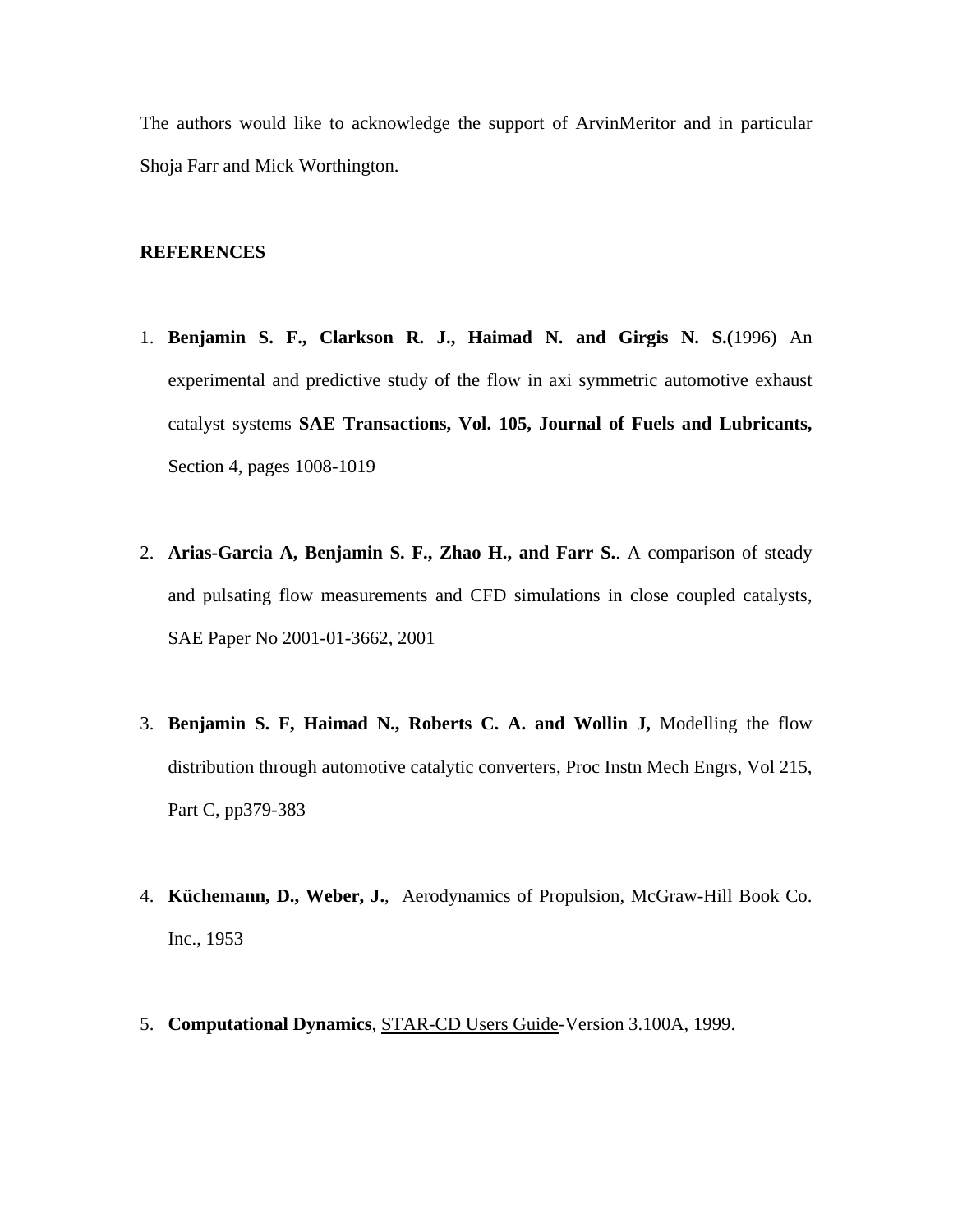| Case           | Flow      | Port           | Discretisation | Entrance       | Max Velocity |
|----------------|-----------|----------------|----------------|----------------|--------------|
|                |           | No.            | scheme         | effect         | m/s          |
|                |           |                |                |                |              |
|                | Steady    | $\overline{2}$ | <b>MARS</b>    | N <sub>0</sub> | 8.0          |
| $\overline{2}$ | Steady    | 2              | <b>MARS</b>    | Yes            | 10.6         |
| $\overline{3}$ | Steady    |                | <b>UD</b>      | N <sub>0</sub> | 7.5          |
| $\overline{4}$ | Steady    |                | UD             | Yes            | 8.9          |
| 5              | Steady    |                | <b>MARS</b>    | N <sub>o</sub> | 8.4          |
| 6              | Steady    |                | <b>MARS</b>    | Yes            | 10.8         |
| $\overline{7}$ | Pulsating |                | <b>MARS</b>    | N <sub>o</sub> | $9.7*$       |
| 8              | Pulsating |                | <b>MARS</b>    | Yes            | $11.1*$      |
| Expt.          | Steady    | $\overline{2}$ |                |                | 15.3         |
|                | Steady    | 1              |                |                | 11.1         |
|                | Pulsating |                |                |                | 11.8*        |

## Table 1. Test cases.

\*Cycle averaged.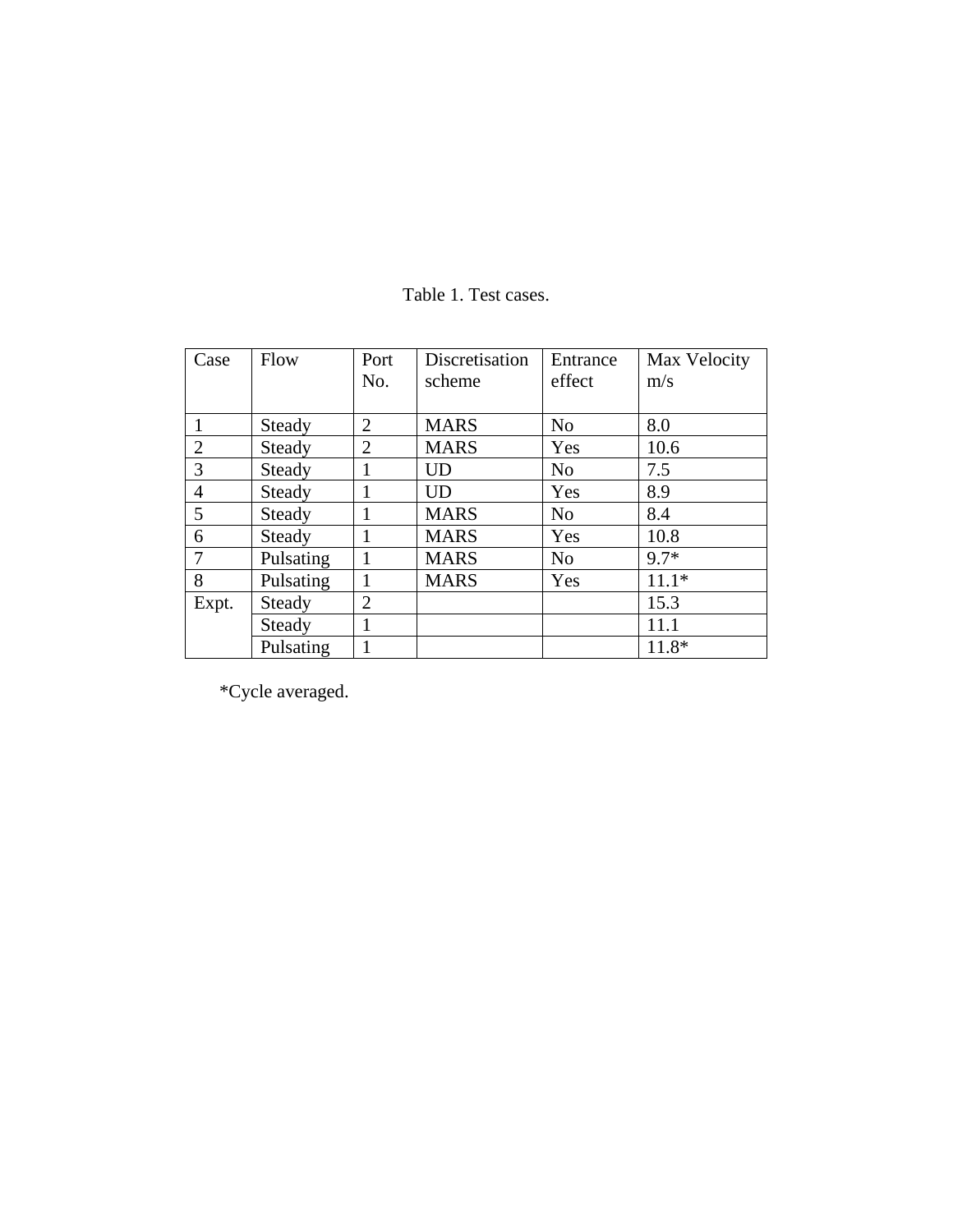#### **List of Captions**

| <b>Figure 1</b><br>(a) isothermal flow rig and (b) pulse generator. |
|---------------------------------------------------------------------|
|---------------------------------------------------------------------|

- **Figure 2** Close coupled catalyst with basic computational mesh
- **Figure 3** Measured and sinusoidal flow pulsations, 25 Hz, Re~70000.
- **Figure 4.** Velocity contours for steady flow, Re~60,000. (a) Port 2 HWA measurements,  $v_z$ , (b) Port 2 CFD case 1 without entrance effects,  $v_z$ , (c) Port 2 CFD case 2, with entrance effects,  $v_z$  (d) Port 2 CFD case 1, without entrance effects,  $\sqrt{(v_r^2 + v_c^2)}$  (e) Port 1 measurements,  $v_z$ , (f) Port 1 CFD case 5, no entrance effects,  $v_z$  (g) Port 1 CFD, case 6 with entrance effects,  $v_z$ , (h) View angle.
- **Figure 5** . Velocity contours with pulsating flow, 25Hz. (a) Port 1 HWA measurements,  $v_z$ , Re 72000 (b) Port 1 CFD case 7, without entrance effect,  $v_{z}$ , Re 69800 (c) Port 1 CFD case 8, with entrance effects,  $v_{z}$ , Re 69800 (d) View angle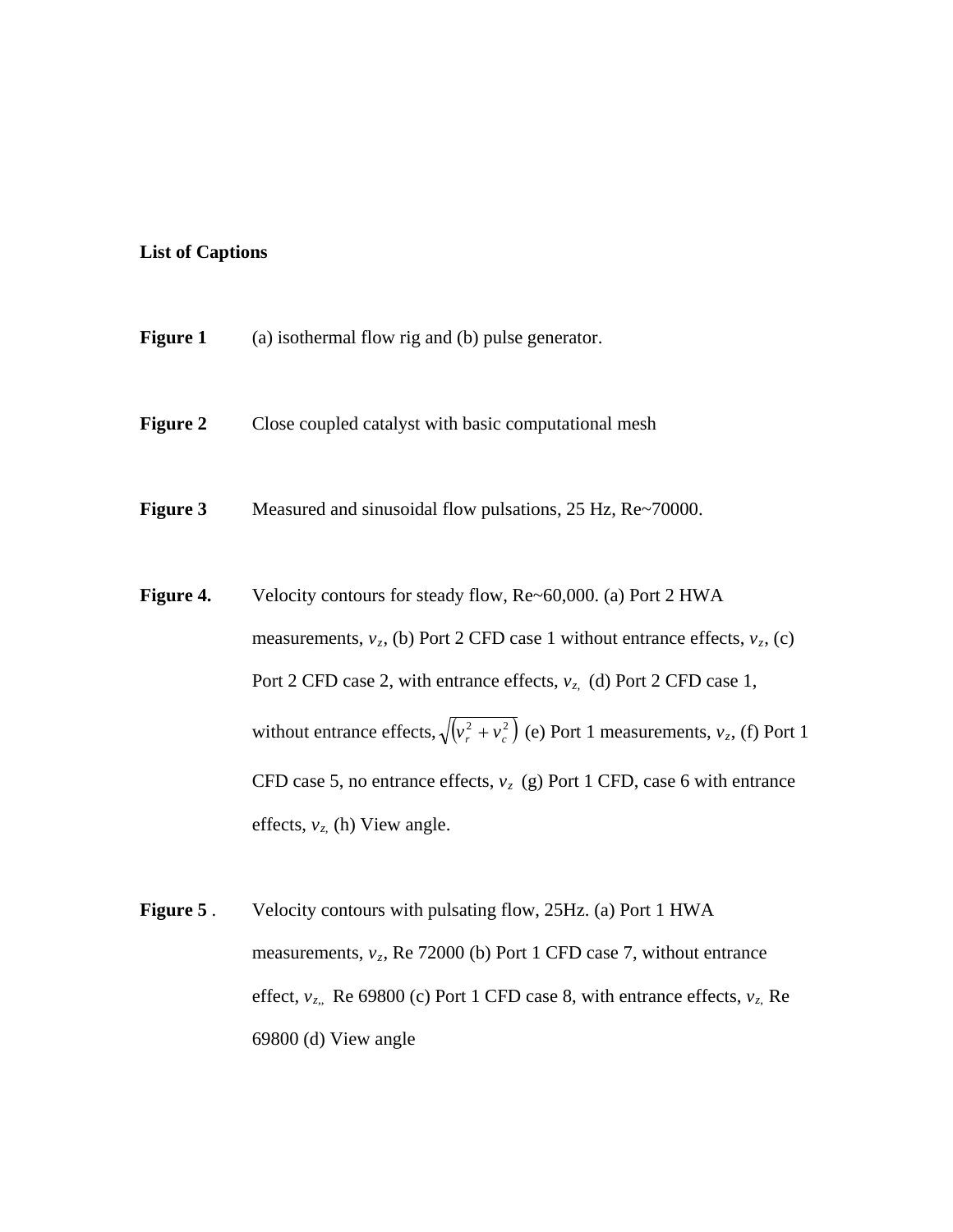



**Figure 1**

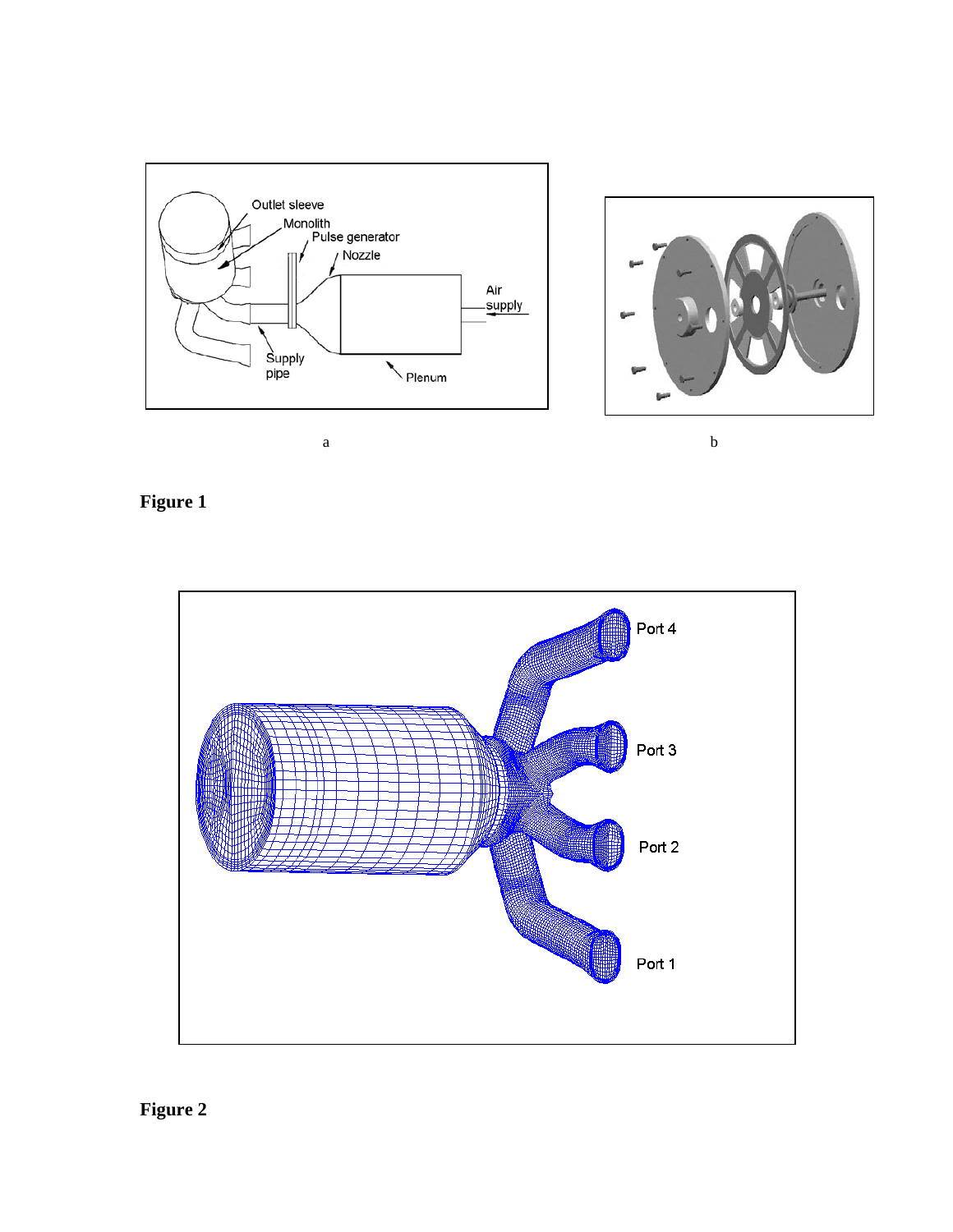

**Figure 3**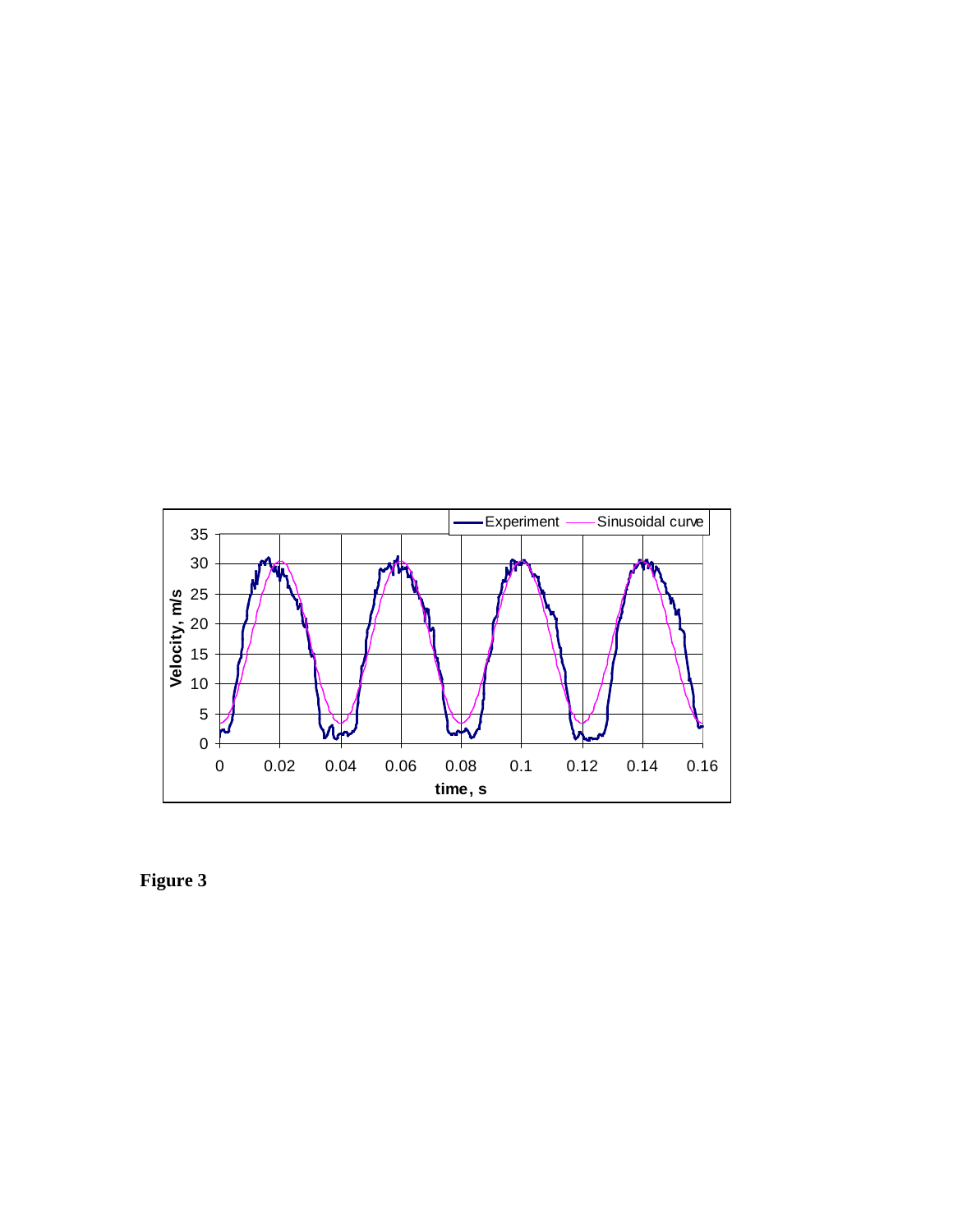











b f